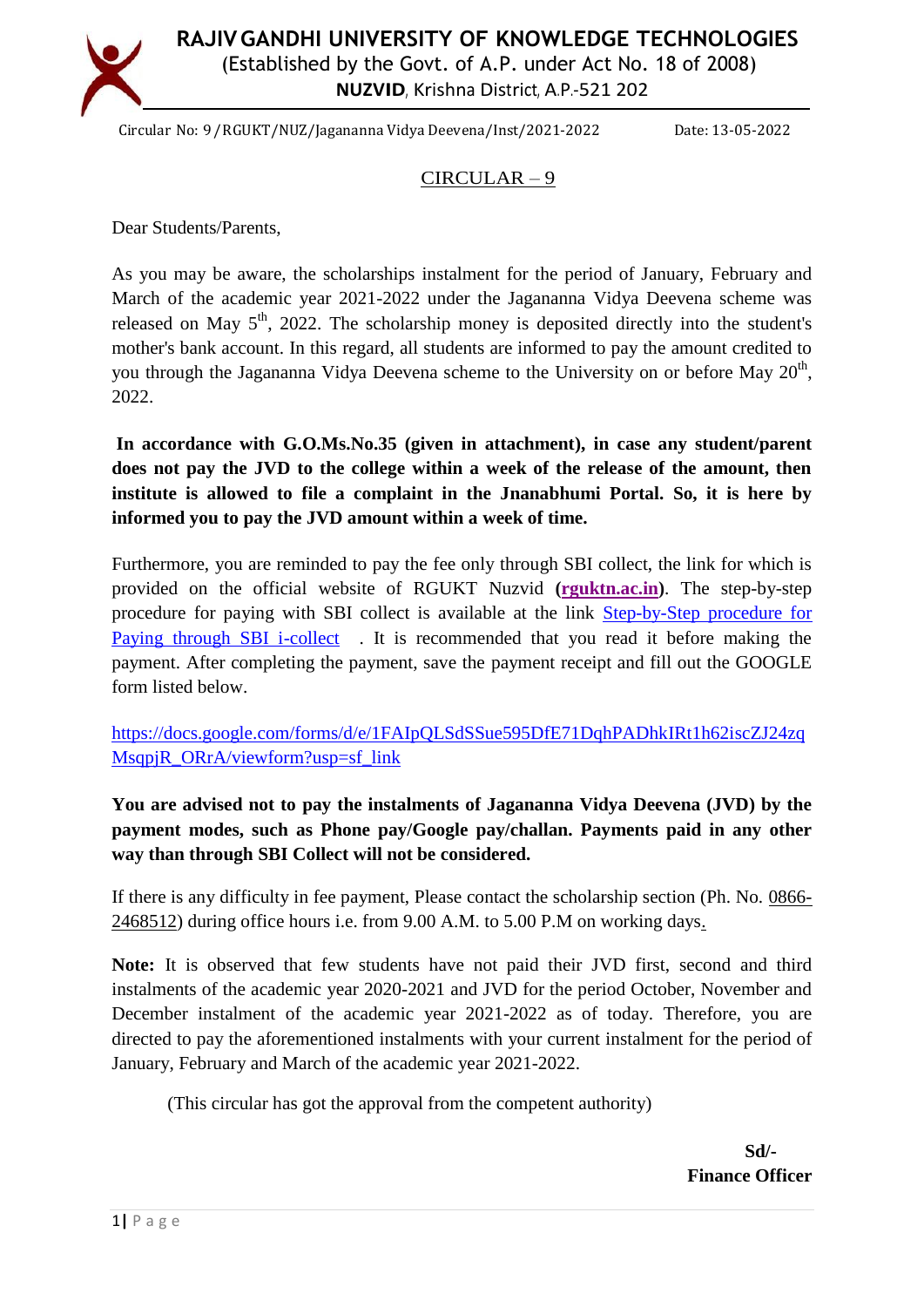### GOVERNMENT OF ANDHRA PRADESH ABSTRACT

Social Welfare Department - Jagananna Vidya Deevena scheme - Release of amount to the account of mother of eligible students and follow up action in case of non-payment of fee by mother to college - Orders —Issued.

# SOCIAL WELFARE (EDN) DEPARTMENT

G.O.Ms.No.35 Dated:29-1 1-2021 Read the following:

- 1. G.OMs.No.90, Social Welfare (SW.Edn.2)Dept., dated:30-07-2002
- 2. G.OMs.No.81, Social Welfare (Edn.2) Dept., dated:07-05-2019
- 3. G.O.Ms.No.115, Social Welfare (Edn) Dept., dated:30-11-2019
- 4. G.O.Ms.No.14, Higher Education (E.C) Dept., dated:23-03-2020
- 5. G.OMs.No.28, Social Welfare(Edn) Dept., dated:16-06-2020
- 6. G.OMs.No.64 of Social Welfare (Edn)Dept., dated6-1 1-2020
- 7. Govt. of India letter No.K- 14011/1/202 1—SCD-V, dated: 12-01-2021
- 8. Hon'ble High Court of AP orders dated:27-08-2021 in WP No.8551/2021.
- 9. From the DSW, AP efileNo.SOWO2-16021/169/2020-JD-C AND D2 SECCOSW (Computer No.1268482).

\*\*\*\*\*\*

### ORDER:

In the reference  $2<sup>nd</sup>$  read above, Government have instructed at para-7.2.4 that the educational institutions are prohibited from withholding the certificates of students eligible for scholarship. Any deviation will invite severe action, including debarring of the concerned institution from the scheme of Post Matric Scholarships.

2. The Government is implementing the Navaratnalu schemes towards upliftment of poorer and vulnerable sections of the people of Andhra Pradesh on saturation mode. In the reference 3<sup>rd</sup> read above, as a part of implementation of Navaratnalu Schemes, the Government have issued orders formulating the scheme Jagananna Vidya Deevena to provide complete fee reimbursement to all the students belonging to SC, ST, BC, EBC(other than Kapu), Kapu, Minority and Differently Abled categories.

3. In the reference  $4<sup>th</sup>$  read above, the Higher Education Department has issued guidelines for all the colleges on applicability of Jagananna Vidya Deevena scheme, wherein it was mentioned at para-3(b)(iii) that the Educational Institution shall not withhold the certificates of students eligible for fee reimbursement under any circumstances.

4. In the reference  $5<sup>th</sup>$  read above, in order to empower the mother of the student, Government prescribed that the fee payable under Jagananna Vidya Deevena shall be released to the bank account of the mother of the student from 2020-21 academic year, as part of empowerment of the mothers, which is possible only when the mother pays the fees personally to the college, instead of the Govermnent.

5. In the reference  $6<sup>th</sup>$  read above, Government have issued instructions to conduct counseling to mothers of the Students to empower them to monitor the functioning of the colleges as well as the academic performance of their children.

6. The petitioners in W.P No.8551 of 2021 alleged that the government was not taking responsibility in case the mother does not pay the fee to the colleges, while the G.O. insisted that colleges shall not collect the fee from the eligible students at the time of admission.

7. The Hon'ble High Court of AP in its orders dated:27-08-2021 in WP No.8551/2021 ordered as follows:"....the impugned G.O.Ms.No.28, dated:16-06-2020 is set aside and in so far as the impugned G.O.Ms.No.64, dated 06-11-2020 is concerned, to the extent of all the clauses pertaining to 'Jagananna Vidya Deevena' in the said G.O. are struck down..... As a consequence, the scheme amount under Jagananna Vidya Deevena shall be credited to the respective college accounts on behalf of students, provided the students satisfy the eligibility criteria mentioned in G.O.Ms.No.115 dated 30-11-2019...... The Writ Petition, accordingly, allowed in part".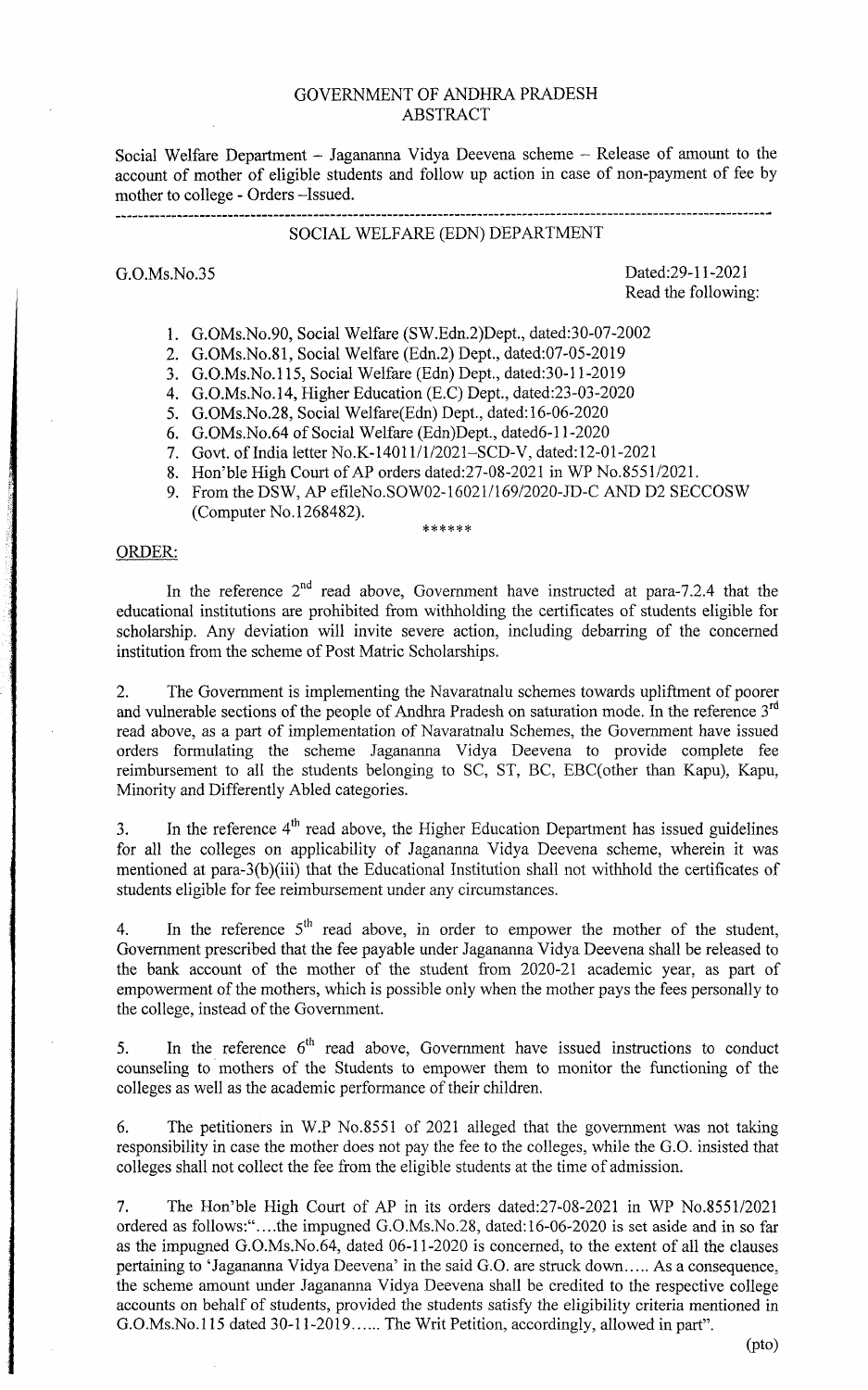8. In the reference  $9<sup>th</sup>$  read above, the Director of Social Welfare, AP has proposed that it be made explicit that the Colleges are at liberty to collect the fee due from the defaulting mothers, so that there is no ambiguity on follow up action to be taken in case any mother does not pay the Jagananna Vidya Deeven to the college, even after receipt of the same from Government.

9. In terms of the guidelines under the Centrally Sponsored Scheme of Post Matric Scholarship for SC students and as clarified in the reference  $7<sup>th</sup>$  read above, the fee shall be released to the accounts of the students or mothers of the students.

10. It is therefore felt that there shall be a mechanism to involve mothers in the education of their children as part of their empowerment. When the fee is paid by the mother to the college for every quarter, then the mother has an opportunity to visit the college at least once in a quarter and interact with the college authorities on the academic progress of her children. It will also provide an opportunity to the mother to give feedback to the College on the infrastructure facilities or the quality of the education being provided to her children by the College. Government would also get a feedback and be able to take further steps to improve the quality of education or infrastructure being provided by the Institutions as prescribed in the norms.

11. In the circumstances reported supra and on review of the earlier orders issued in the  $G.O.6<sup>th</sup>$  read above, Government shall implement the scheme as provided below:

(i) The Colleges shall be notified of the release of Jagananna Vidya Deevena to the accounts of the mothers by the Government as soon as the amounts are credited.

(ii) In case any mother does not pay the Jagananna Vidya Deevena to the college within a week of the release of the amount, then the college concerned shall file a complaint in the service provided in their login for this purpose in Jnanabhumi portal. This service will be available after 7 days from the date of credit of the amount to the accounts of the mothers. Such claims will be referred to logins of the Welfare and Education Assistant (WEA) or the Ward Education and Data Processing Secretary concerned, as the case may be, who shall then consult the defaulting mother, verify the facts and intimate the parents concerned to remit the monies to the colleges. This process shall be completed within 10 days of filing of the complaint by the college.

(iii) If the money is not remitted within three weeks of the complaint lodged by a college, the college is at liberty to collect the fee/dues from the student/ mother, as per the norms applicable for collection of fee due from students, who are not eligible for Post Matric Scholarships scheme.

(iv) Government shall release the subsequent installments of Jagananna Vidya Deevena to the mother, only after the previously released fee is remitted to the college.

(v) After the first default of mother in remittance of fee to the college, even after steps mentioned at point-(ii) and (iii) above are completed, then subsequent installments shall be released to the colleges.

12. All educational institutions which are registered in Jnanabhumi portal are instructed not to insist for payment of fee at the time of admissions from the students eligible for Jagananna Vidya Deevena scheme, as such a condition would deprive the students belonging to the weaker sections of the society from getting enrolled in higher education, and the Government is committed to release the fee to the mothers in four quarters, who in turn will pay to the colleges, as per the above mentioned instructions.

13. The Higher Education Department and other Affiliation Authorities like the Director of School Education, Director of Medical Education, AP Para Medical Board, AP State Board of Technical Education & Training, AP Nursing Council, are also requested to issue similar instructions to the colleges under their control respectively.

(Contd. P..3.)